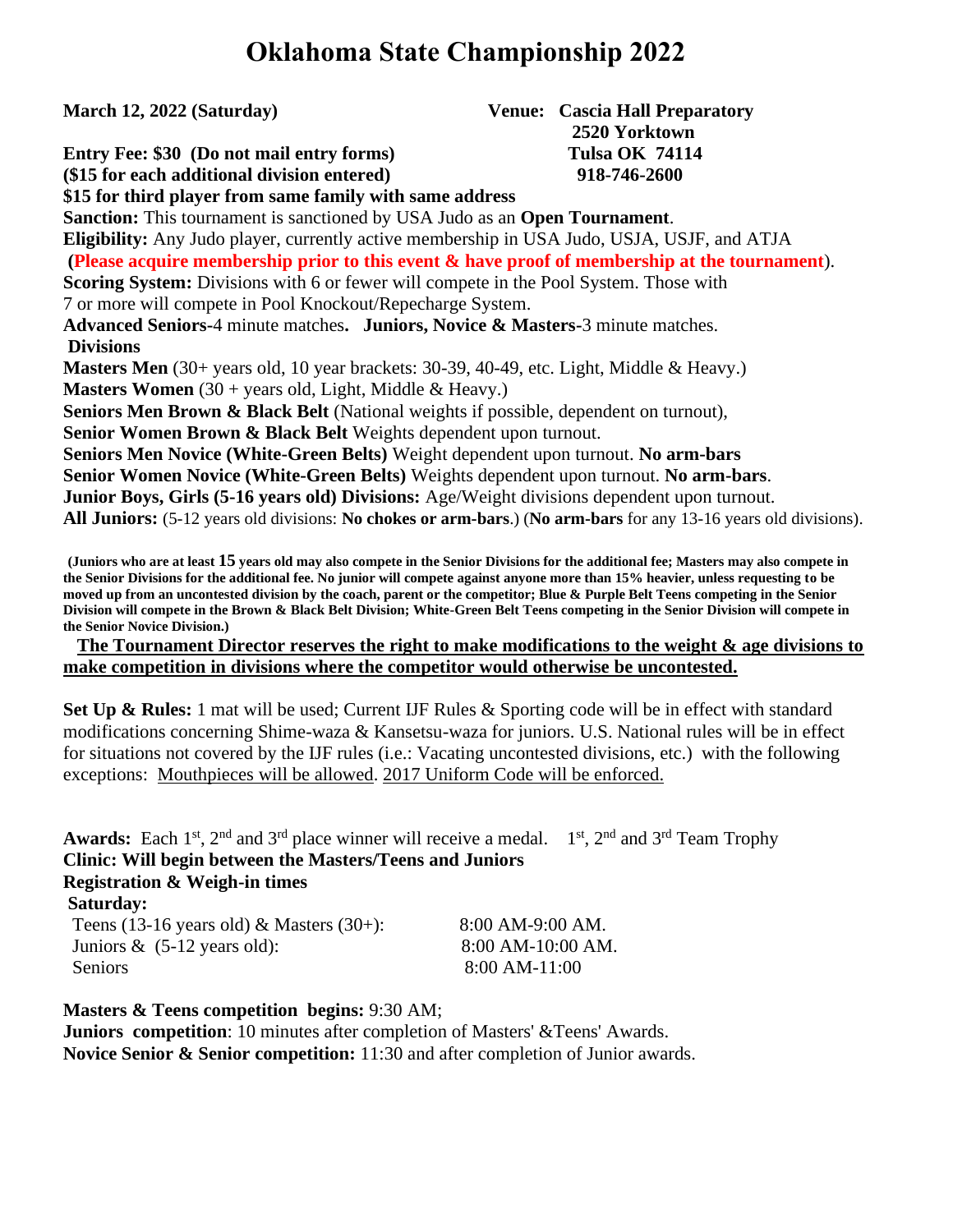|                              | (Please complete a separate entry form for each division entered)                                                                                                                                                              |                                         |                         |  |
|------------------------------|--------------------------------------------------------------------------------------------------------------------------------------------------------------------------------------------------------------------------------|-----------------------------------------|-------------------------|--|
|                              |                                                                                                                                                                                                                                |                                         | (Leave blank)           |  |
|                              |                                                                                                                                                                                                                                | <b>Oklahoma State Championship 2022</b> |                         |  |
| (print)                      |                                                                                                                                                                                                                                |                                         |                         |  |
|                              | ADDRESS: North Contract of the Contract of the Contract of the Contract of the Contract of the Contract of the Contract of the Contract of the Contract of the Contract of the Contract of the Contract of the Contract of the |                                         |                         |  |
| (Number, Street,             |                                                                                                                                                                                                                                | City,                                   | <b>State, Zip code)</b> |  |
|                              |                                                                                                                                                                                                                                |                                         |                         |  |
|                              |                                                                                                                                                                                                                                |                                         |                         |  |
|                              | (Jr. Degree, Kyu or Dan)                                                                                                                                                                                                       |                                         |                         |  |
|                              |                                                                                                                                                                                                                                |                                         |                         |  |
|                              |                                                                                                                                                                                                                                |                                         |                         |  |
| DVISION ENTERED (CHECK ONE): |                                                                                                                                                                                                                                |                                         |                         |  |
| MASTERS $(30+)$ :            |                                                                                                                                                                                                                                |                                         |                         |  |
| SENIORS $(17+)$ :            |                                                                                                                                                                                                                                |                                         |                         |  |
|                              | SENIORS NOVICE: ______________(White, Yellow, Orange & Green Belts)                                                                                                                                                            |                                         |                         |  |
|                              |                                                                                                                                                                                                                                |                                         |                         |  |